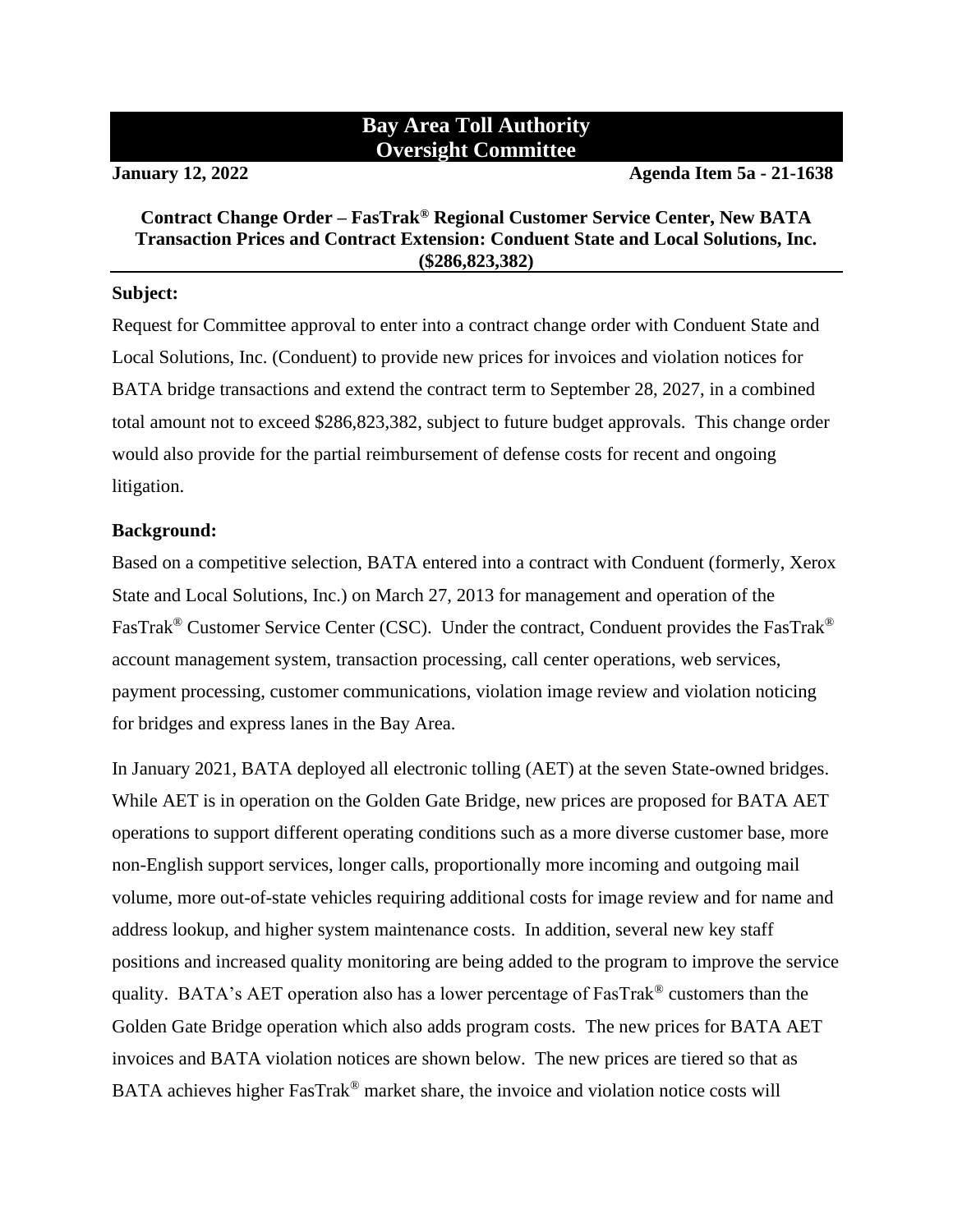decrease to reflect operational cost savings. BATA plans to roll out a toll differential with higher tolls for invoice and license plate account customers to encourage use of FasTrak® at the BATA bridges. Before this toll differential can be deployed, BATA will implement more robust methods to support cash-paying customers, including an enhanced cash payment network. BATA staff will return to the Committee in the next couple of months with a plan for the toll differential.

Table 1: BATA Invoice Prices

| FasTrak <sup>®</sup> Penetration Level   Current Contract Price   New Contract Price |                      |                     |
|--------------------------------------------------------------------------------------|----------------------|---------------------|
| Below 85%                                                                            | \$0.6248/transaction | \$0.796/transaction |
| Less than 90%                                                                        | Same as above        | \$0.780/transaction |
| 90% and above                                                                        | Same as above        | \$0.764/transaction |

Table 2: BATA First Violation Notice Prices

| FasTrak <sup>®</sup> Penetration Level   Current Contract Price |                  | New Contract Price |
|-----------------------------------------------------------------|------------------|--------------------|
| Below 85%                                                       | $$0.916$ /notice | \$1.6134           |
| Less than 90%                                                   | Same as above    | \$1.5346           |
| 90% and above                                                   | Same as above    | \$1.5162           |

The above prices are retroactive to January 1, 2021. The added contract value for the new transaction prices applied retroactively to January 1, 2021 through the current contract expiration in March 2024 is \$25,701,094.

BATA staff is also requesting approval of a contract extension of three years and six months through September 28, 2027 for operations support of the BATA bridges, the Golden Gate Bridge and the Express Lanes. The base operating term of the Conduent contract was five years through September 28, 2019, and the contract allows up to ten annual extensions through September 28, 2029. In November 2018, this Committee approved a two-and-a-half year extension to the base operating term through March 28, 2022. In July 2021, this Committee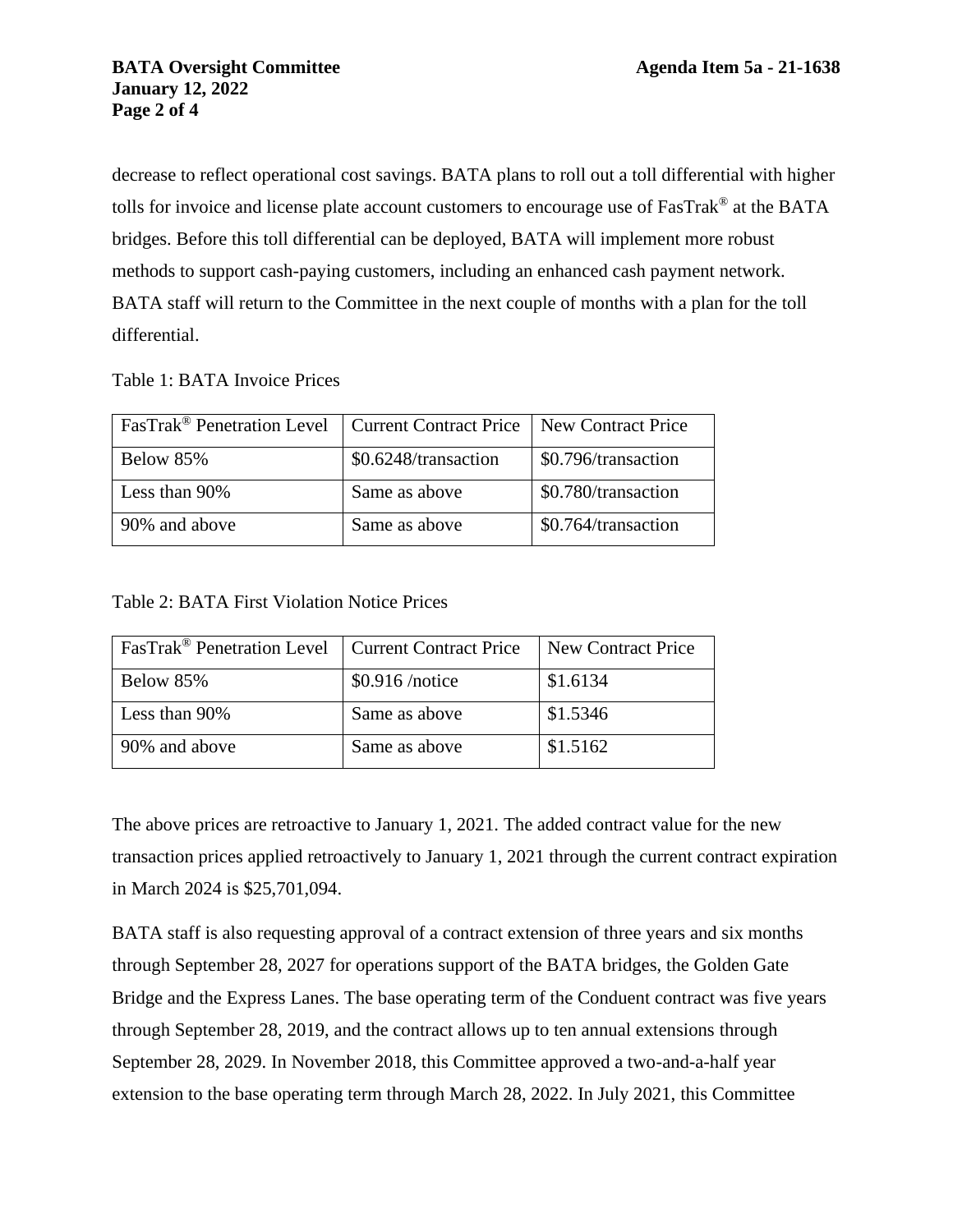approved a two-year contract extension through March 2024. Staff recommends this additional extension to September 28, 2027, which is within the ten year operational term of the current contract, to allow more time to plan and implement the future procurements. A procurement to replace a system and operation the size of the CSC is a significant effort and investment and involves detailed planning and coordination internally and with external partners. We will continue to monitor the toll industry closely for emerging opportunities and changes to the way toll services are delivered to help inform the planning and delivery of our next generation CSC.

The added contract value of this three-and-a-half-year extension is \$261,122,288. Since FasTrak® services are provided for the BATA bridges, the Golden Gate Bridge, and the Express Lanes, BATA will be reimbursed by the Golden Gate Bridge Highway and Transportation District (the District) and the Express Lane operators for their share of the services provided by the CSC.

Additionally, as an inducement to receiving a contract extension through September 2027, Conduent has agreed to pay BATA and the District an amount of \$7,600,000. BATA and the District will use this payment to offset defense costs incurred for Michael Saliani v. Bay Area Toll Authority, et al. (Case No. CGC-14-540384) and In re Toll Bridges Litigation (Lead Case No.: CGC-17-562613, Consolidated with: CGC-18-568084). BATA and the District will split the \$7,600,000 on a 50/50 basis. Going forward, Conduent will also contribute 50 percent toward the legal fees incurred by BATA and the District for their defense in the *In re Toll Bridges Litigation* case until Conduent's contribution reaches \$2,400,000. BATA and the District will split the contribution on a 50/50 basis. These payments, combined, are deemed satisfaction of Conduent's contractual obligation to cover legal defense costs associated with the *Saliani* and *In re Toll Bridges Litigation* cases.

Attachment A includes a summary of Conduent and its project team's small business and disadvantaged business enterprise status.

#### **Recommendations:**

Staff recommends that the Committee authorize the Executive Director or designee to negotiate and enter into a Contract Change Order with Conduent in an amount not to exceed \$286,823,382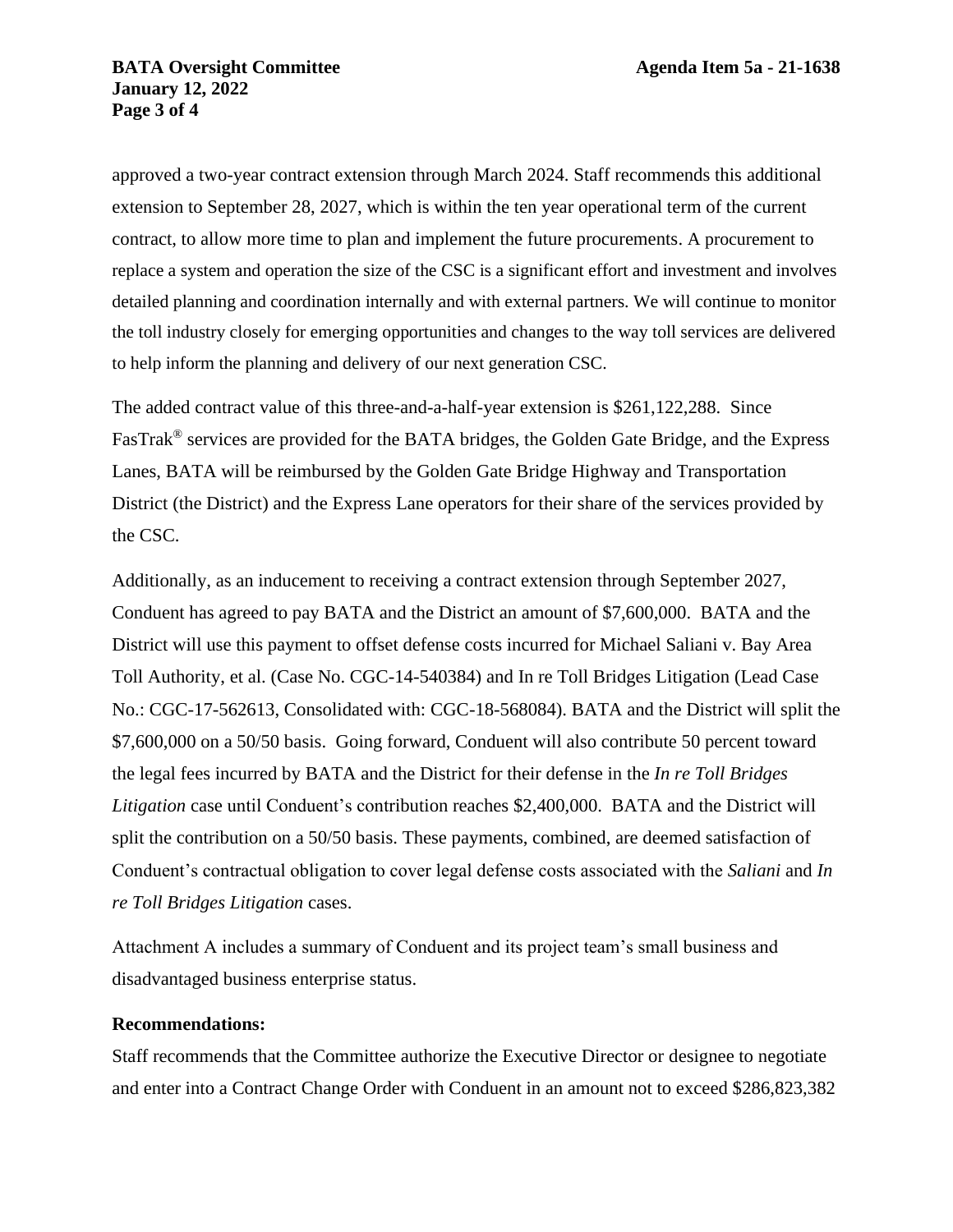to support new transaction prices and a contract extension through September 28, 2027, subject to future budget approvals; and to provide for Conduent's reimbursement of defense costs to BATA and the District as stated above.

#### **Attachment:**

- Attachment A Conduent State and Local Solutions, Inc. Small Business and Disadvantaged Enterprises Status
- Request for Committee Approval Sheet

 $\mu$ eren Who $\nu$ 

Therese W. McMillan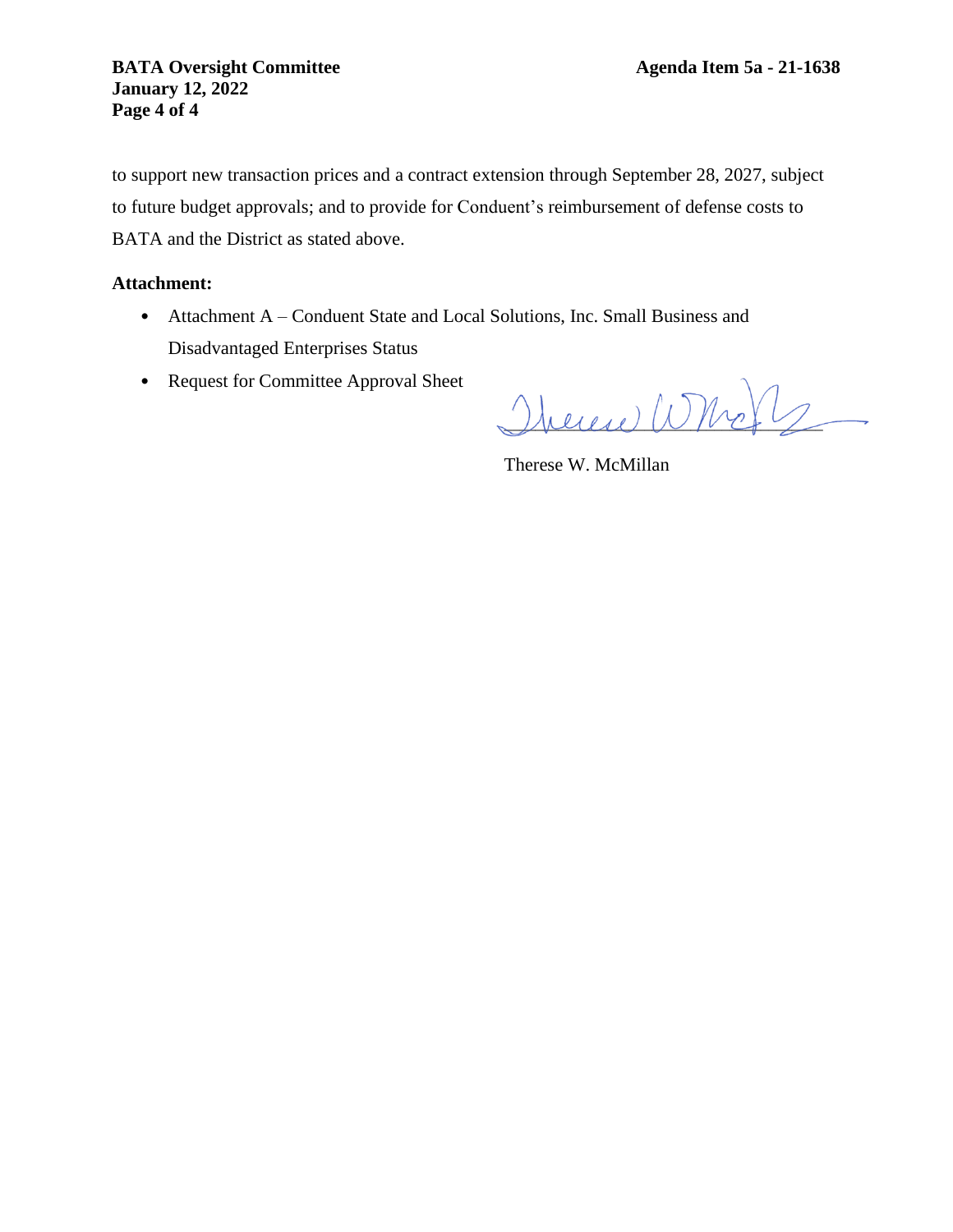### **Attachment A**

**Conduent State & Local Solutions, Inc., Small Business and Disadvantaged Business Enterprise Status**

|                  |            |                                   | DBE* Firm |      | SBE** Firm     |     |      |                  |
|------------------|------------|-----------------------------------|-----------|------|----------------|-----|------|------------------|
|                  | Firm Name  | Role on Project                   | Yes       | DBE# | N <sub>o</sub> | Yes | SBE# | No               |
|                  |            | <b>System Development and</b>     |           |      |                |     |      |                  |
| Prime Contractor | Conduent   | Operations                        |           |      | X              |     |      | X                |
| Subcontractor    | Atos       | Network Management                |           |      | X              |     |      | $\boldsymbol{X}$ |
| Subcontractor    | <b>CCS</b> | 3 <sup>rd</sup> Party Call Center |           |      | X              |     |      | X                |
|                  |            |                                   |           |      |                |     |      |                  |

\*Denotes certification by the California Unified Certification Program (CUCP).

\*\*Denotes certification by the State of California.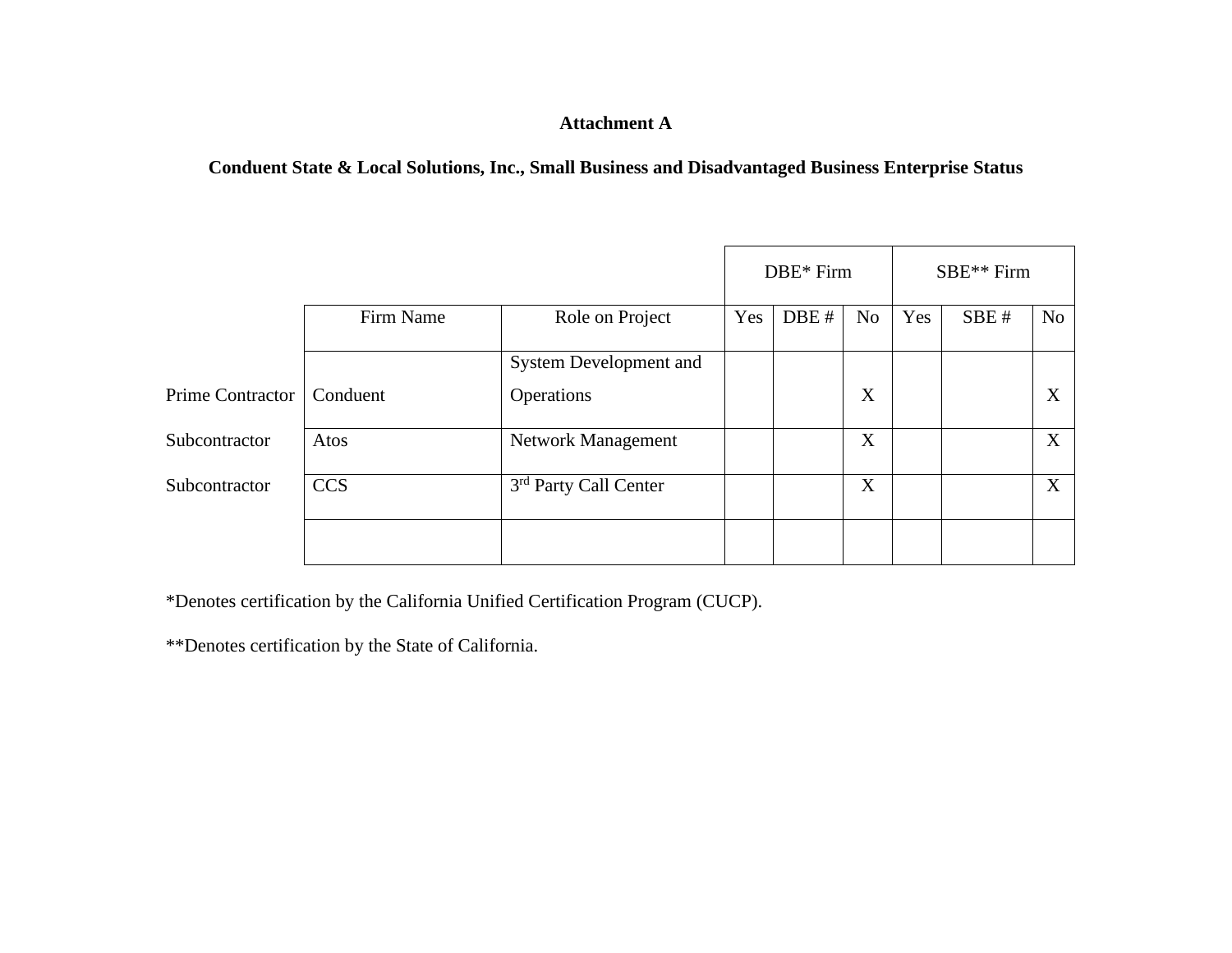| <b>Summary of Proposed Contract Change Order</b> |                                                                                                                                                                                                                                                                                                                                                                            |  |  |
|--------------------------------------------------|----------------------------------------------------------------------------------------------------------------------------------------------------------------------------------------------------------------------------------------------------------------------------------------------------------------------------------------------------------------------------|--|--|
| Work Item No.:                                   | 1252                                                                                                                                                                                                                                                                                                                                                                       |  |  |
| Consultant:                                      | Conduent State and Local Solutions, Inc. (Conduent)<br>San Francisco, CA                                                                                                                                                                                                                                                                                                   |  |  |
| Work Project Title:                              | FasTrak® Regional Customer Service Center                                                                                                                                                                                                                                                                                                                                  |  |  |
| Purpose of Project:                              | New BATA transaction prices and a three-and-a-half-year extension of<br>operations.                                                                                                                                                                                                                                                                                        |  |  |
| Brief Scope of Work:                             | Operating costs for new BATA invoice and first violation notice prices<br>from January 1, 2021 through September 28, 2027 and a three-and-a-<br>half-year extension through September 28, 2027.                                                                                                                                                                            |  |  |
| Project Cost Not to Exceed:                      | This Change Order: \$286,823,382                                                                                                                                                                                                                                                                                                                                           |  |  |
|                                                  | Current contract amount before this Change Order: \$376,389,614 (this<br>total does not include other January 12, 2022 contract approval actions)                                                                                                                                                                                                                          |  |  |
|                                                  | Maximum contract amount after this Change Order: \$663,212,996                                                                                                                                                                                                                                                                                                             |  |  |
| <b>Funding Source:</b>                           | <b>BATA Operating Funds</b>                                                                                                                                                                                                                                                                                                                                                |  |  |
| Fiscal Impact:                                   | \$11,866,198 is included in the FY 2021-2022 Toll Bridge Program<br>Operating Budget; \$274,957,184 to be included in the FY 2022-2023,<br>FY 2023-2024, FY 2024-2025, FY 2025-2026, FY 2026-2027, and FY<br>2027-2028 Toll Bridge Program Operating Budgets and Bay Area<br>Infrastructure Financing Authority (BAIFA) Operating Budgets, subject<br>to future approvals. |  |  |
| Motion by Committee:                             | That the Executive Director or designee is authorized to negotiate and<br>enter into a contract change order with Conduent for services as<br>described above and in the BATA Oversight Committee Summary<br>Sheet dated January 12, 2022, and that the Chief Financial Officer is                                                                                         |  |  |

# **Request for Committee Approval**